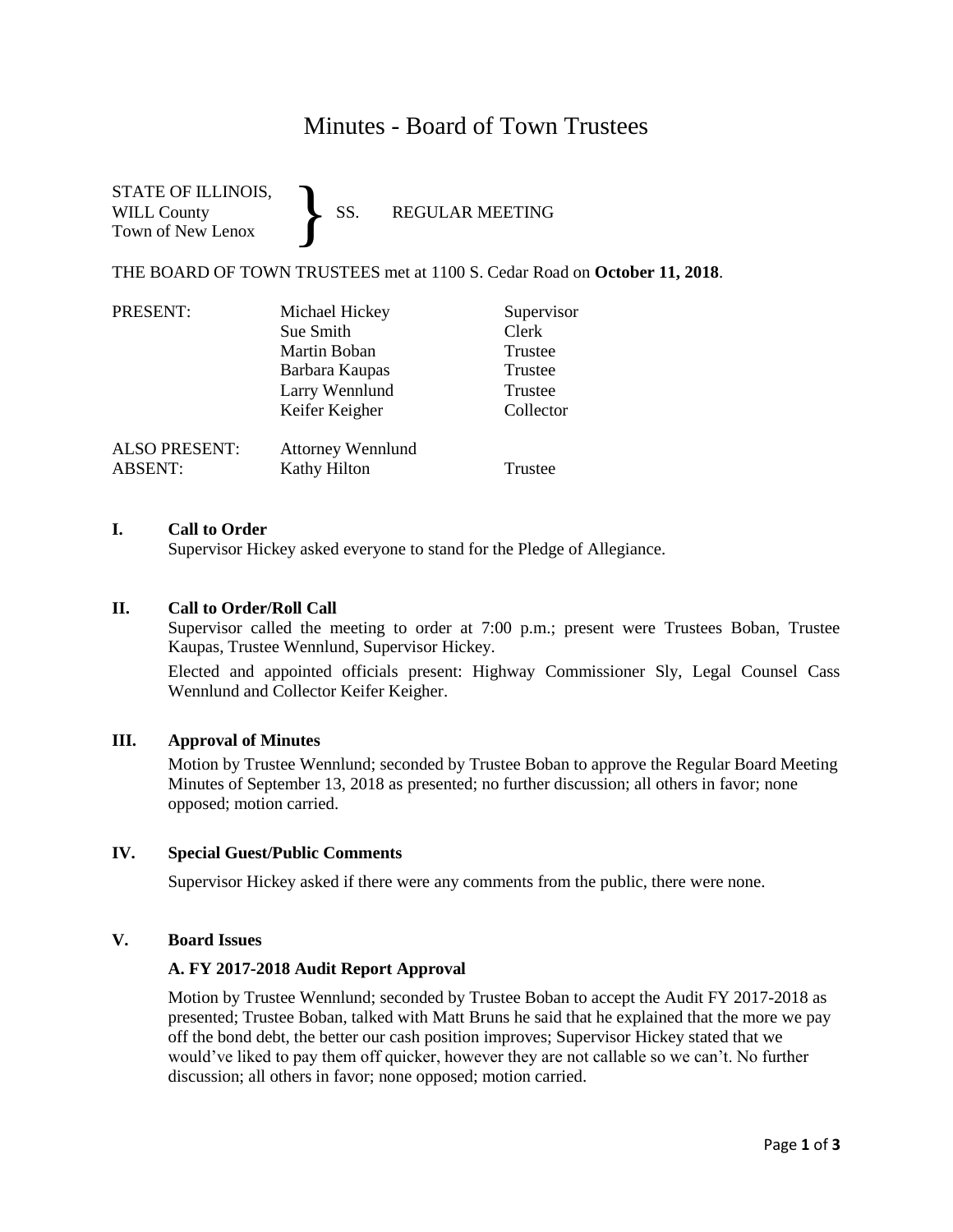#### **B. Employee Benefits for 2018-2019 Year**

Supervisor Hickey explained the rates are basically the same as last year.

Motion by Trustee Boban seconded by Trustee Kaupas to approve the 2018-2019 Employee Benefit plan. No further discussion; all in favor; none opposed; motion carried.

#### **C. Counter Top for Cabinet**

A motion was made by Trustee Wennlund, seconded by Trustee Kaupas, to accept the bid for the Counter Top not to exceed \$460.

Discussion ensued; On a roll call vote; Trustee Wennlund aye, Trustee Kaupas aye, Trustee Wennlund aye and Supervisor Hickey aye, all in favor; none opposed; motion carried.

#### **D. Old Hickory Property**

No bids received.

Discussion ensued. Trustee Wennlund had a few people approach him about the property. He directed them to the County about flood zones. Supervisor Hickey stated he mailed all the adjoining neighbors.

No action taken.

# **VI. Reports from Township Officials**

# **A. Supervisor**

- 1. Supervisor Hickey reported the tile in the men's bathroom is completed, the women's still needs to be grouted. The plumber will be in as soon as it's finished. The partitions have been order should be here in about two weeks.
- 2. T.O.I. conference will be held November  $11<sup>th</sup>$  through the  $13<sup>th</sup>$ . Trustee Boban will participate in the Flag event representing the Township. If anyone else wishes to attend to let them know for registration.
- 3. Supervisor Hickey shared that a new law goes into effect January  $1<sup>st</sup>$ , 2019, whereas the Clerk will have to sign attesting to the Supervisor's signature on all checks written from Township. We will be getting a stamp with the Clerk's signature and would only be used with the Clerks authorization.
- 4. Jewel-Osco will be donating \$1000 to our Food Pantry in honor of their Re Grand Opening of the Nelson Jewel -Osco. Kathy Johnson and Mike will be attending The Grand re-opening accepting the ceremonial check.

# **B. Trustee Reports**

1. Trustee Boban mentioned that the lighting upgrades have been completed and said that to see the savings; compare last year to this year month to month. We figured it would be a 6 to 7-year payback.

Used Electronics continues to be going well.

Mosquito abatement program we have had two more sprayings done in September, Trustee Boban has been in contact with the Village; and said we should know what our portion is soon.

Green City Project as was brought up last month; Trustee Boban shared that he had spoken to the gentleman that approached us about it; he told him they do a fairly large operation with Algonquin, Trustee Boban contacted Algonquin and spoke to them about the program. He stated that they have had a very positive experience with